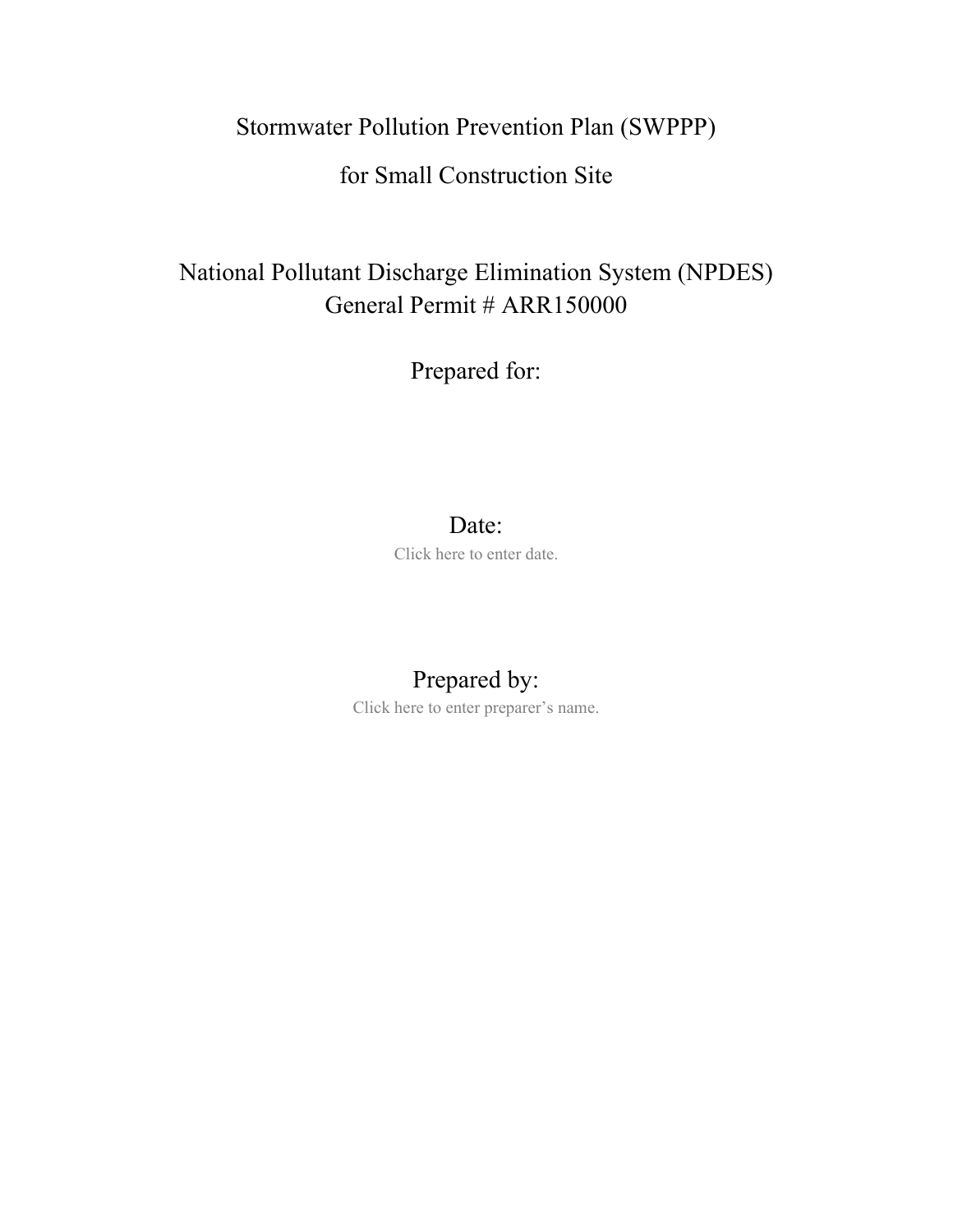Project Name and Location:

Property ID and Parcel Number: Click here to enter the property parcel number.

#### Owner's Name, Address, Phone and Email: (No PO Boxes)

Name:

Address (No PO Boxes):

Phone:

Email:

#### Contractor's Name, Address, Phone and Email: (No PO Boxes)

Name:

Address (No PO Boxes):

Phone:

Email:

#### A. Site Description

- a. Project description, intended use after NOI is filed:
- b. Sequence of major activities which disturb soils:
- c. Total Area: Disturbed Area:
- B. Responsible Parties:

| Individual/Company        | Phone Number                   | Service Provided for SWPPP (i.e., Inspector,<br>SWPPP revisions, Stabilization Activities,<br>BMP Maintenance, etc.) |  |
|---------------------------|--------------------------------|----------------------------------------------------------------------------------------------------------------------|--|
| Click here to enter name. | Click here to<br>phone number. | Click here to enter responsibility.                                                                                  |  |
| Click here to enter name. | Click here to<br>phone number. | Click here to enter responsibility.                                                                                  |  |
| Click here to enter name. | Click here to<br>phone number. | Click here to enter responsibility.                                                                                  |  |

C. Receiving Waters

- a. The following waterbody (or waterbodies) receives stormwater from this construction site: ☐Lake Ouachita Lake Hamilton ☐Lake Catherine ☐Saline River
- b. Is the project located within the jurisdiction of an MS4?  $\boxtimes$  Yes  $\Box$ No
	- i. If yes, Name of MS4: City of Arkadelphia

| c. Ultimate Receiving Water: |                             |
|------------------------------|-----------------------------|
| $\Box$ Red River             | $\Box$ White River          |
| $\boxtimes$ Ouachita River   | $\square$ St. Francis River |
| $\Box$ Arkansas River        | $\Box$ Mississippi River    |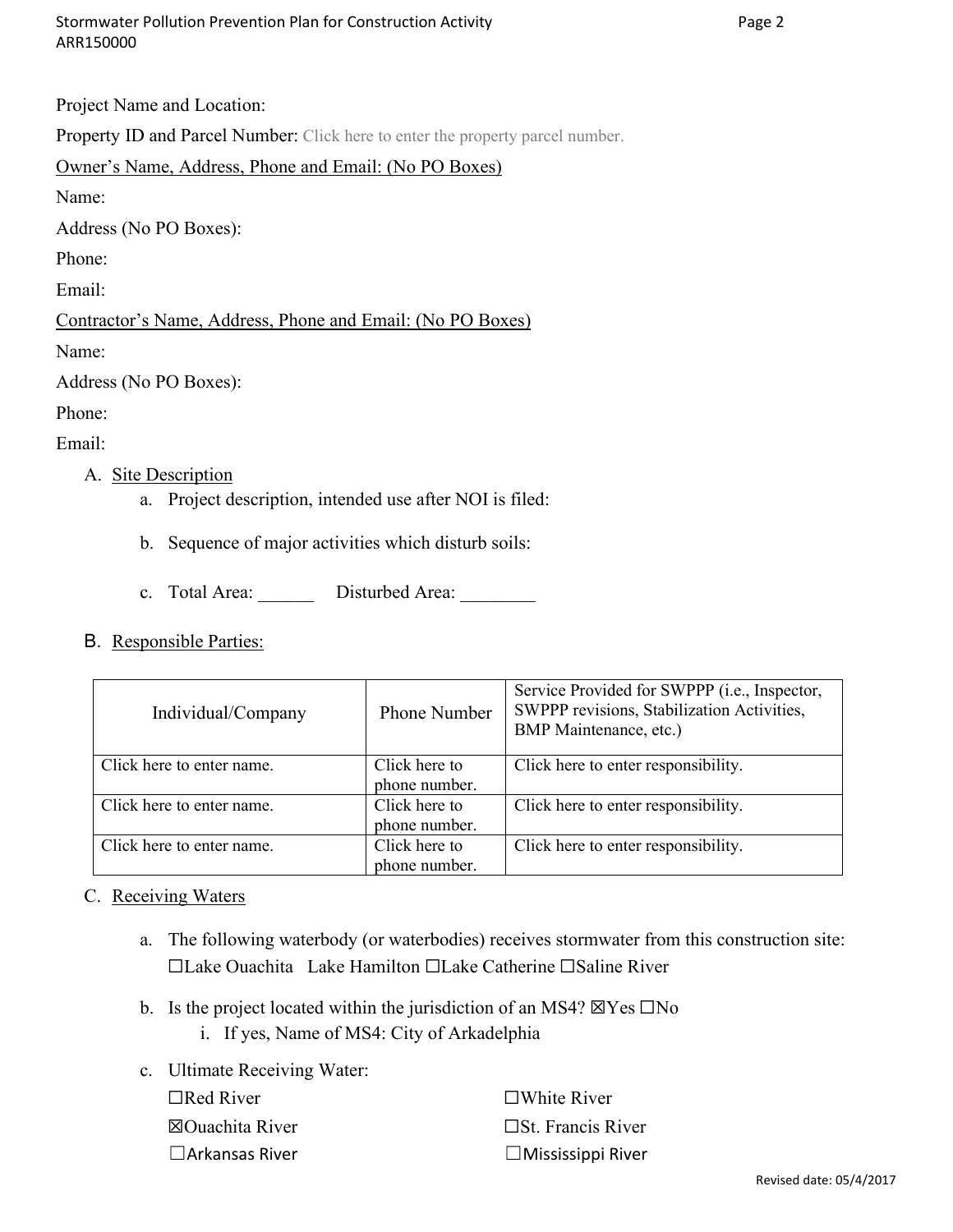- D. Site Map Requirements (Attach Site Map):
	- a. Pre-construction topographic view;
	- b. Direction of stormwater flow (i.e., use arrows to show which direction stormwater will flow) and approximate slopes anticipated after grading activities;
	- c. Delineate on the site map areas of soil disturbance and areas that will not be disturbed under the coverage of this permit;
	- d. Location of major structural and nonstructural controls identified in the plan;
	- e. Location of main construction entrance and exit;
	- f. Location where stabilization practices are expected to occur;
	- g. Locations of off-site materials, waste, borrow area, or equipment storage area;
	- h. Location of areas used for concrete wash-out;
	- i. Location of all surface water bodies (including wetlands);
	- j. Locations where stormwater is discharged to a surface water and/or municipal separate storm sewer system if applicable,
	- k. Locations where stormwater is discharged off-site (should be continuously updated);
	- l. Areas where final stabilization has been accomplished and no further construction phase permit requirements apply.
- E. Stormwater Controls
	- a. Initial Site Stabilization, Erosion and Sediment Controls, and Best Management Practices:
		- i. Initial Site Stabilization:
		- ii. Erosion and Sediment Controls:
		- iii. If periodic inspections or other information indicates a control has been used inappropriately or incorrectly, the operator will replace or modify the control for site situations: ⊠Yes □No

If No, explain: Click here to enter explanation.

- iv. Off-site accumulations of sediment will be removed at a frequency sufficient to minimize off-site impacts**:** Yes ☐No If No, explain: Click here to enter explanation.
- v. will be removed from sediment traps or sedimentation ponds when design capacity has been reduced by 50%: ☒Yes ☐No If No, explain: Click here to enter explanation.
- vi. Litter, construction debris, and construction chemicals exposed to stormwater shall be prevented from becoming a pollutant source for stormwater discharges:  $\boxtimes$ Yes  $\Box$ No If No, explain: Click here to enter explanation.
- vii. Off-site material storage areas used solely by the permitted project are being covered by this SWPPP:  $\Box$ Yes No
	- If Yes, explain additional BMPs implemented at off-site material storage area:
- b. Stabilization Practices
	- i. Description and Schedule: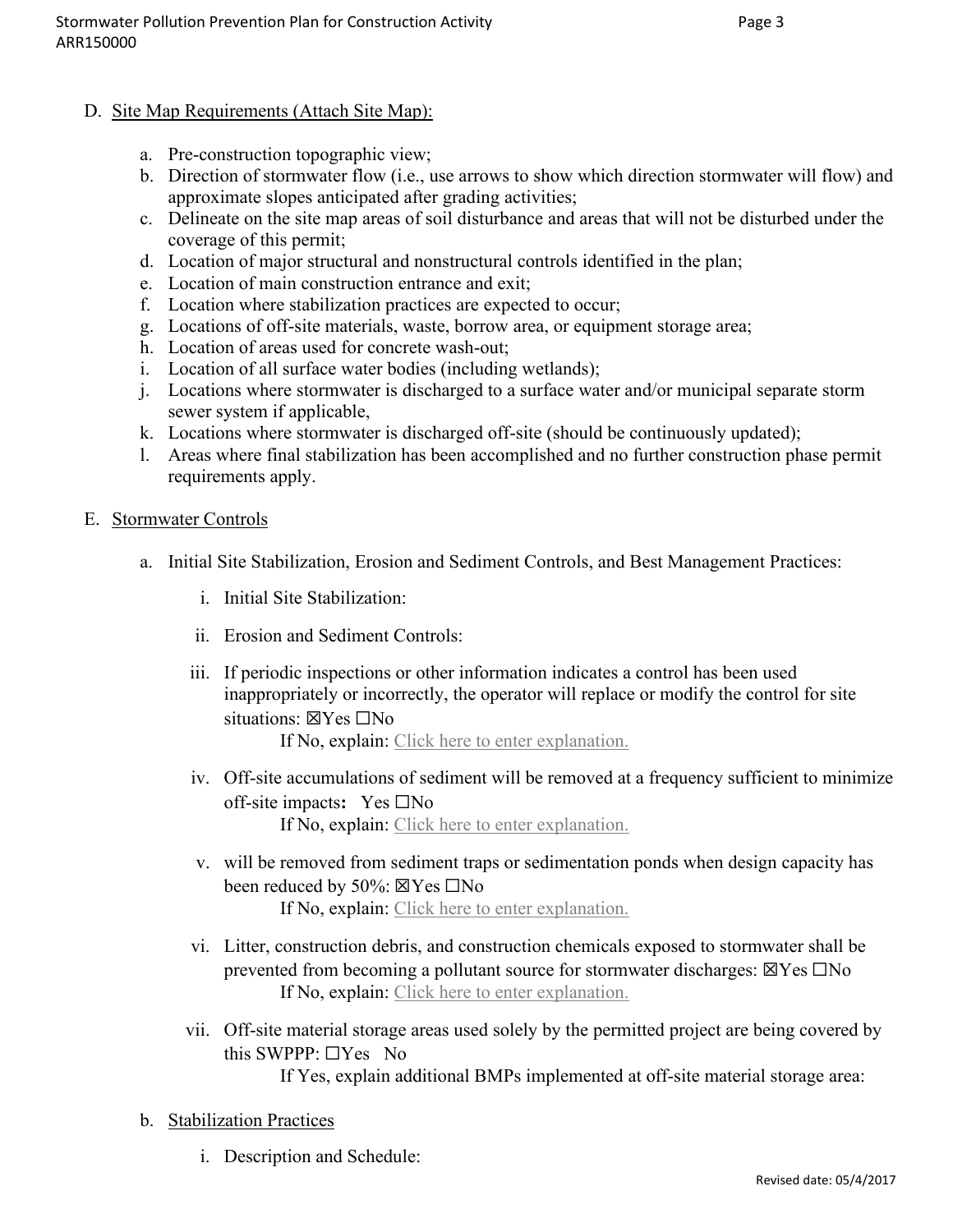#### *Note: Permit can be closed when all disturbed/exposed areas have 100% coverage with 80% density.*

- ii. Are buffer areas required?  $\Box$  Yes No
	- If Yes, are buffer areas being used? ☐Yes ☐No
		- If No, explain why not:
		- If Yes, describe natural buffer areas:
- iii. A record of the dates when grading activities occur, when construction activities temporarily or permanently cease on a portion of the site, and when stabilization measures are initiated shall be included with the plan.

☒Yes ☐No

If No, explain: Click here to enter explanation.

#### **iv. Deadlines for stabilization: Stabilization procedures will be initiated 14 days after construction activity temporarily ceases on a portion of the site.**

- c. Structural Practices
	- i. Describe any structural practices to divert flows from exposed soils, store flows, or otherwise limit runoff and the discharge of pollutants from exposed areas of the site:
	- ii. Sediment Basins:

Are 10 or more acres draining to a common point?  $\Box$  Yes  $\boxtimes$  No

Is a sediment basin included in the project?  $\Box$  Yes  $\boxtimes$  No

If Yes, what is the designed capacity for the storage?

 $\square$ 3600 cubic feet per acre = Enter capacity of basin.

or

 $\square$ 2 year, 24 hour storm = Enter capacity of basin.

 $\Box$  Other criteria were used to design basin: Describe design criteria and basin capacity.

If No, explain why no sedimentation basin was included and describe required natural buffer areas and other controls implemented instead: Click here to enter explanation.

iii. Describe Velocity Dissipation Devices:

#### F. Other Controls

- a. Solid materials, including building materials, shall be prevented from being discharged to Waters of the State: ☒Yes ☐No
- b. Off-site vehicle tracking of sediments and the generation of dust shall be minimized through the use of:

**X** A stabilized construction entrance and exit

 $\Box$ Vehicle tire washing

**X** Other controls, describe: Road will be swept if needed.

- c. Temporary Sanitary Facilities:
- d. Concrete Waste Area Provided:

#### ☒Yes

☐No. Concrete is used on the site, but no concrete washout is provided. Explain why: Click here to enter explanation.

 $\Box$ N/A, no concrete will be used with this project

e. Fuel Storage Areas, Hazardous Waste Storage, and Truck Wash Areas: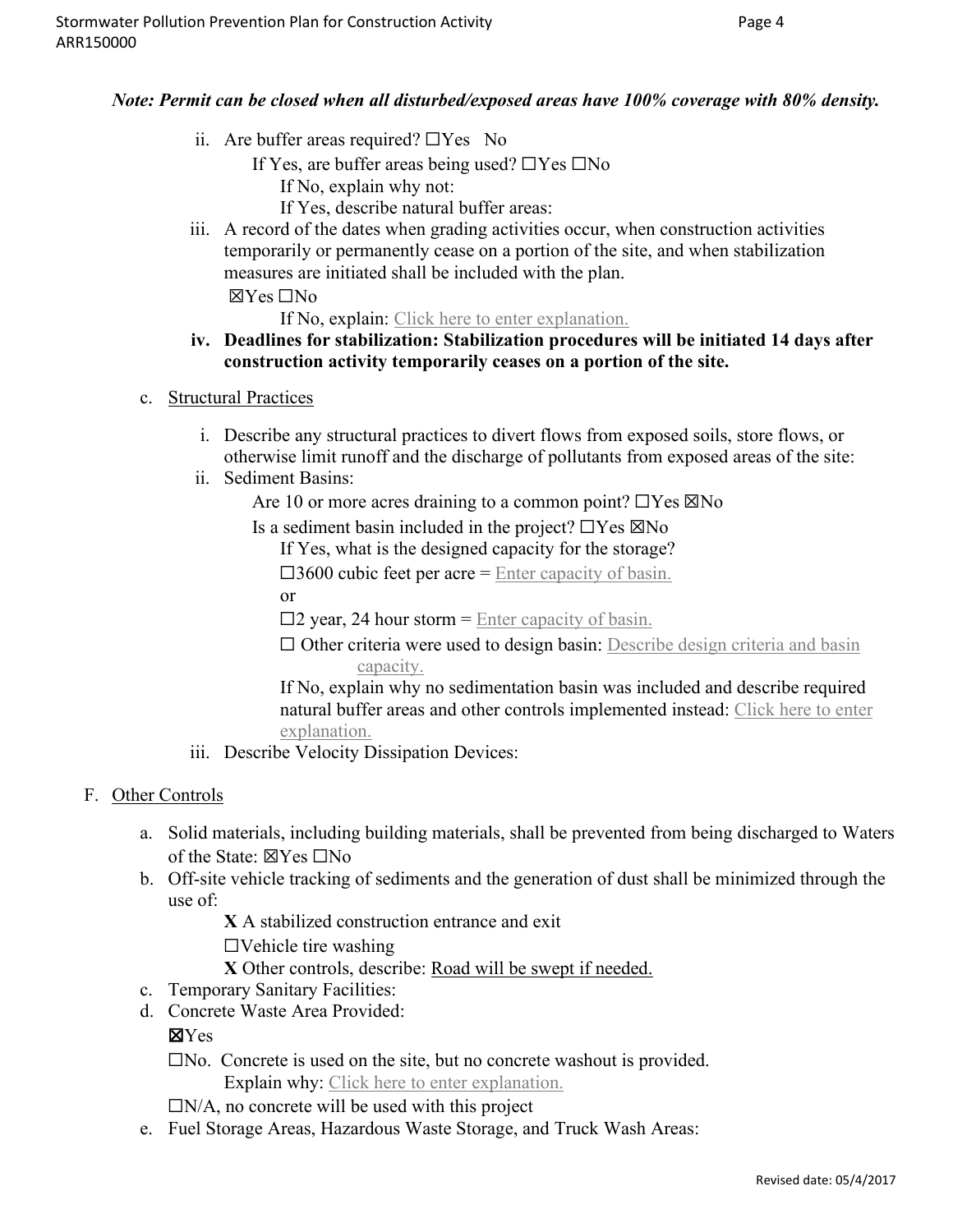#### G. Non-Stormwater Discharges

a. The following allowable non-stormwater discharges comingled with stormwater are present or anticipated at the site:

☒Fire-fighting activities;

☐Fire hydrant flushings;

☐Water used to wash vehicles (where detergents or other chemicals are not used) or control dust in accordance with Part II.A.4.H.2;

☐Potable water sources including uncontaminated waterline flushings;

☐Landscape Irrigation;

☐Routine external building wash down which does not use detergents or other chemicals; ☐Pavement wash waters where spills or leaks of toxic or hazardous materials have not occurred (unless all spilled materials have been removed) and where detergents or other chemicals are not used;

☒Uncontaminated air conditioning, compressor condensate (See Part I.B.12.C of the permit); ☐Uncontaminated springs, excavation dewatering and groundwater (See Part I.B.12.C of the permit);

☐Foundation or footing drains where flows are not contaminated with process materials such as solvents (See Part I.B.12.C of the permit);

- b. Describe any controls associated with non-stormwater discharges present at the site: None expected
- H. Applicable State or Local Programs:

The SWPPP will be updated as necessary to reflect any revisions to applicable federal, state, or local requirements that affect the stormwater controls implemented at the site.  $\boxtimes$ Yes  $\Box$ No

#### I. Inspections

a. Inspection frequency:

 $\boxtimes$  Every 14 calendar days and within 24 hours of the end of a storm event 0.5 inches or greater (a rain gauge must be maintained on-site)

b. Inspections:

Completed inspection forms will be kept with the SWPPP.

 $\boxtimes$ ADEQ's inspection form will be used (See Appendix A)

or

 $\Box A$  form other than ADEQ's inspection form will be used and is attached (See inspection form requirements Part II.A.4.L.2)

- c. Inspection records will be retained as part of the SWPPP for at least  $\frac{3 \text{ years}}{2 \text{ years}}$  from the date of termination.
- d. It is understood that the following sections describe waivers of site inspection requirements. All applicable documentation requirements will be followed in accordance with the referenced sections.
	- i. Winter Conditions (Part II.A.4.L.3)
	- ii. Adverse Weather Conditions (Part II.A.4.L.4)